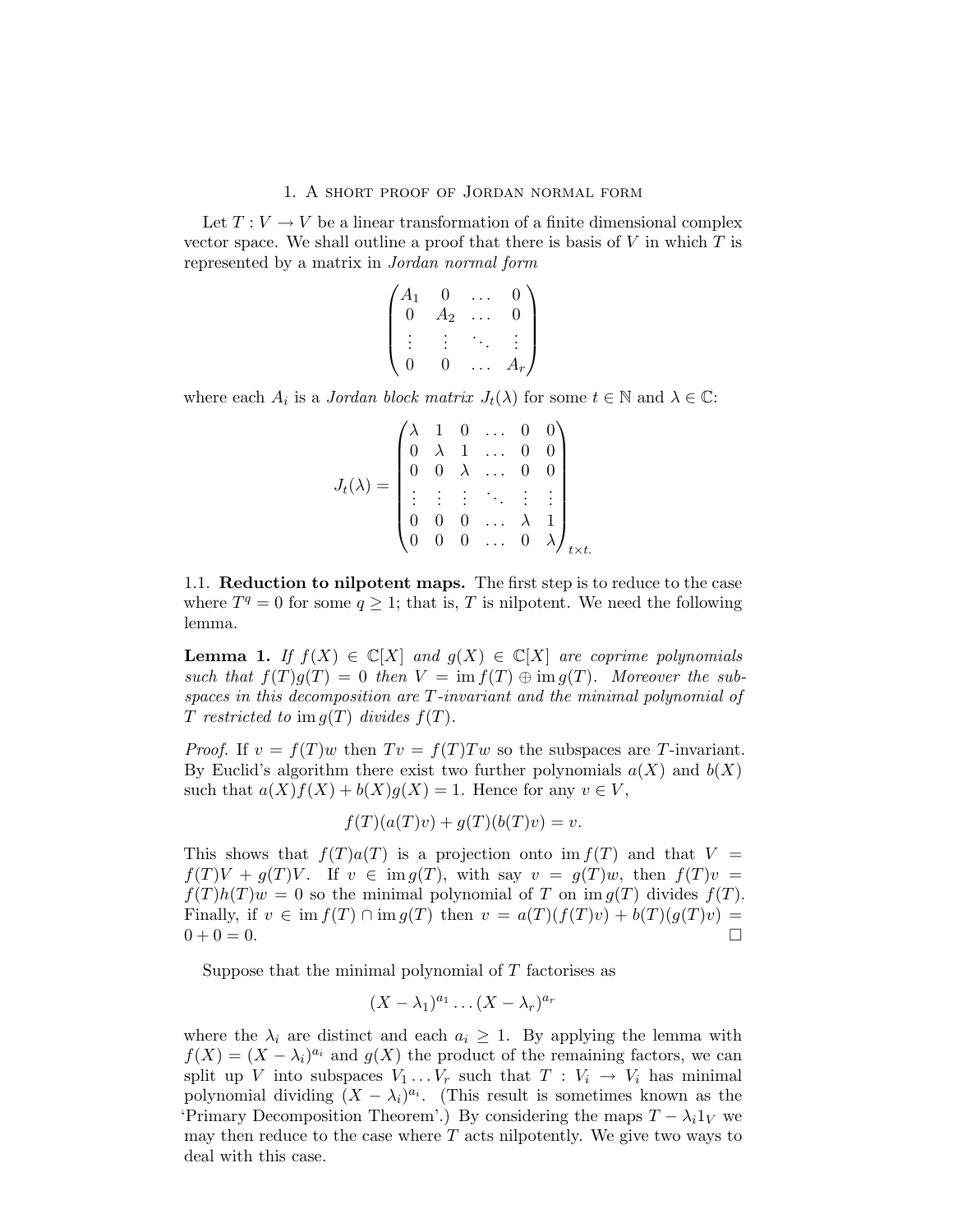1.2. Jordan normal form for nilpotent maps (the quick way). We work by induction on dim V. As T is nilpotent, dim  $T < \dim T$ . If  $\lim T = 0$  then  $T = 0$  and the result is trivial, so we may assume that  $\text{im } T \neq 0$ . By induction we may find  $u_1, \ldots, u_k \in \text{im } T$  so that

$$
u_1, Tu_1, \ldots, T^{a_1-1}u_1, \ldots, u_k, Tu_k, \ldots, T^{a_k-1}u_k
$$

is a basis for im T. (In this basis  $T : \text{im } T \to \text{im } T$  is in Jordan normal form.) For  $1 \leq i \leq k$  choose  $v_i \in V$  such that  $u_i = Tv_i$ . Clearly ker  $T \supseteq$  $\langle T^{a_1-1}u_1,\ldots,T^{a_k-1}u_k\rangle$ . Extend this basis to a basis of ker T, by  $w_1,\ldots,w_l$ say. We claim that the vectors

$$
v_1, Tv_1, \ldots, T^{a_1}u_1, \ldots, v_k, Tv_k, \ldots, T^{a_k}v_k, w_1, \ldots, w_l
$$

form a basis for  $V$ . Linear independence may readily be checked by applying  $T$  to any given linear relation between the vectors. To show that they span V, we use dimensional counting. We know that dim ker  $T = k + l$  and dim im  $T = a_1 + \ldots + a_k$ . Hence

$$
\dim T = (a_1 + 1) + \ldots + (a_k + 1) + l,
$$

which is the number of vectors above. Therefore we have constructed a basis for V in which  $T: V \to V$  is in Jordan normal form.

1.3. Jordan normal form for nilpotent maps (the slow way). Suppose that  $T^q = 0$  and  $T^{q-1} \neq 0$ . Let  $v \in V$  be any vector such that  $T^{q-1}v \neq 0$ . One can check that the vectors  $v, Tv, \ldots, T^{q-1}v$  are linearly independent. Their span,  $U$  say, is an  $T$ -invariant subspace of  $V$ . With respect to the given basis of U, the matrix of  $T: U \to U$  is the Jordan block  $J_q(0)$ . Therefore, if we could find a T-invariant complement for U, an easy induction on  $\dim V$  would complete the proof.

To show that a suitable complement exists, we work by induction on q. If  $q = 1$ , then  $T = 0$  and any vector space complement to U will do. Now suppose we can find complements when  $T^{q-1} = 0$ .

Consider im  $T \subseteq V$ . On im T, T acts as a nilpotent linear map such that  $T^{q-1} = 0$  and  $T^{q-2}(Tv) \neq 0$ , so by induction on q we get

$$
\operatorname{im} T = \langle Tv, \dots, T^{q-1}v \rangle \oplus W
$$

for some T-invariant subspace W. Note that  $U \cap W = 0$ . Our task is to extend  $W$  to a suitable T-invariant complement for  $U$  in  $V$ .

Suppose first that  $W = 0$ . In this case, im  $T = \langle Tv, \ldots, T^{q-1}v \rangle$  and  $\ker T \cap \operatorname{im} T = \langle T^{q-1}v \rangle$ . Extend  $T^{q-1}v$  to a basis of  $\ker T$ , say by  $v_1, \ldots, v_s$ . By the rank-nullity formula

$$
v, Tv \ldots, T^{q-1}v, v_1, \ldots, v_s
$$

is a basis of V. The subspace spanned by  $v_1, \ldots, v_s$  is an T-invariant complement to U.

Now suppose that  $W \neq 0$ . Then T induces a linear transformation,  $\overline{T}$  say, on  $V/W$ . Let  $\bar{v} = v + \bar{W}$ . Since  $\text{im}\,\bar{T} = \langle \bar{T}\bar{v}, \ldots, \bar{T}^{q-1}\bar{v} \rangle$ , the first case implies that there is an  $\bar{T}$ -invariant complement in  $V/W$  to  $\langle \bar{v}, \bar{T}\bar{v}, \ldots \bar{T}^{q-1}\bar{v} \rangle$ . The preimage of this complement in  $V$  is a suitable complement to  $U$